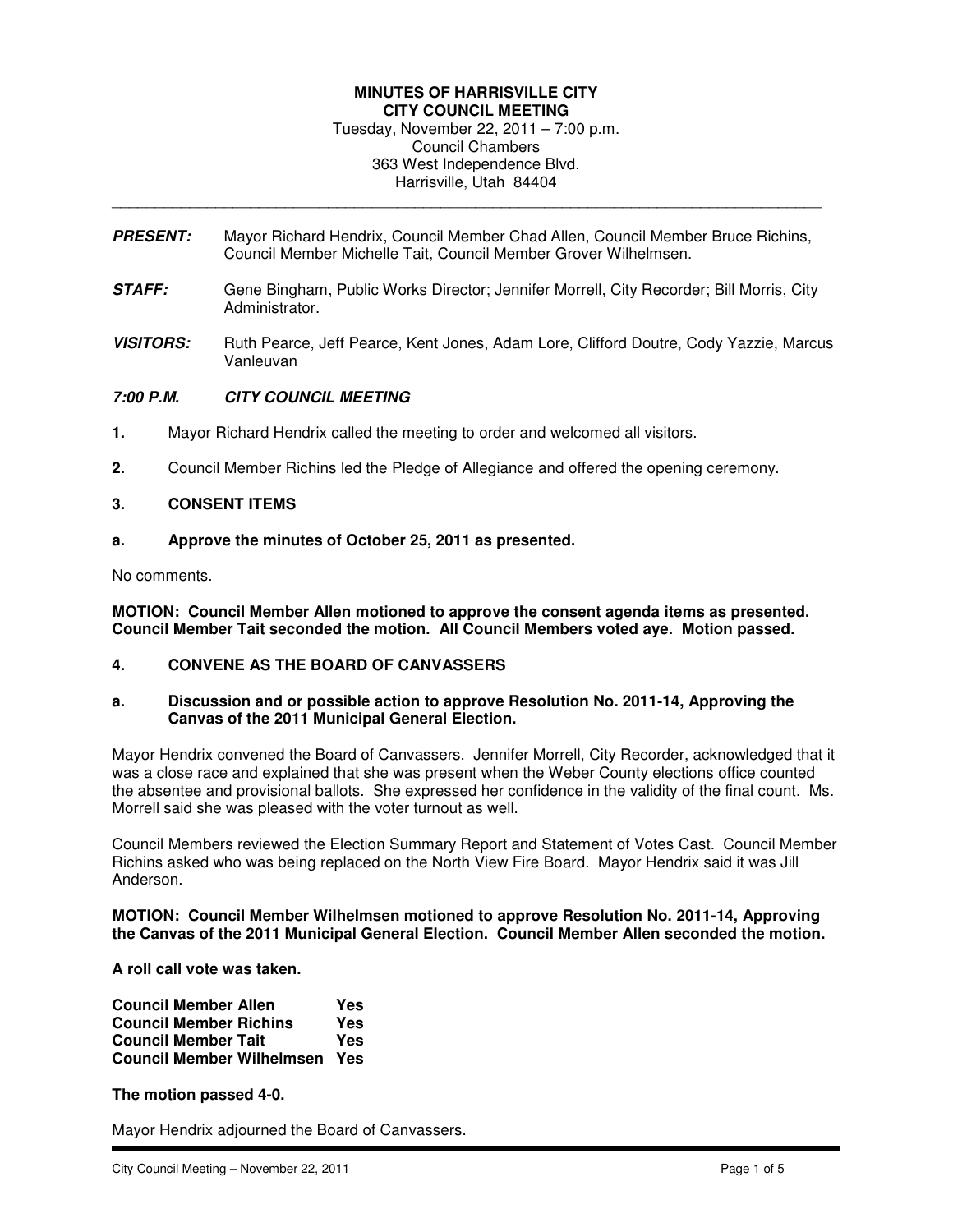# **5. BUSINESS ITEMS**

Mayor Hendrix said Item C and D would be discussed next so that Mr. Morris could be excused.

# **c. Discussion and/or possible action on Ordinance No. 444, Revising the Business License Fee Schedule for Thrift Stores.**

Mr. Morris said the city was uncertain what an appropriate charge for the Deseret Industries (DI) should be when they originally started doing business in Harrisville. The fee of \$14,725 was set based on the number of police calls the DI averaged at their location in Ogden, which was approximately 100 per year. He pointed out that they have averaged six to twelve police calls a year over the two years they have been in Harrisville. He said the new rate of \$1,710 was set based on twelve calls per year.

Mr. Morris feels the decreased calls are due mainly to the new location but also because of a change to their policy in how they handle shoplifters. Council Members Allen and Richins both asked how long the DI paid the \$14,725 fee and what the fee was for. Mr. Morris explained this was their business license fee which is charged annually. Council Member Allen asked if this would be the same amount charged to other thrift stores that might come into the city. Mr. Morris said that would be the case.

# **MOTION: Council Member Richins motioned to approve Ordinance No. 444, Revising the Business License Fee Schedule for Thrift Stores. Council Member Tait seconded the motion.**

**A roll call vote was taken.** 

| <b>Council Member Allen</b>      | Yes |
|----------------------------------|-----|
| <b>Council Member Richins</b>    | Yes |
| <b>Council Member Tait</b>       | Yes |
| <b>Council Member Wilhelmsen</b> | Yes |

**The motion passed 4-0.** 

### **d. Discussion and/or possible action on Resolution No. 2011-12, Rules of Procedure and Order.**

Mr. Morris explained this was something that came up at the ULCT Conference this year. Several variations of rules and procedures were created by Dave Church. Mr. Morris modeled the rules and procedures for Harrisville from those created by Mr. Church.

Mr. Morris went through each page of the Rules of Procedure and Order. Council Members noted some typographical changes that need to be made but had no questions or comments on the content of the document.

### **MOTION: Council Member Allen motioned to approve Resolution No. 2011-12, Rules of Procedure and Order. Council Member Wilhelmsen seconded the motion.**

**A roll call vote was taken.** 

| <b>Council Member Allen</b>      | Yes |
|----------------------------------|-----|
| <b>Council Member Richins</b>    | Yes |
| <b>Council Member Tait</b>       | Yes |
| <b>Council Member Wilhelmsen</b> | Yes |

**The motion passed 4-0.**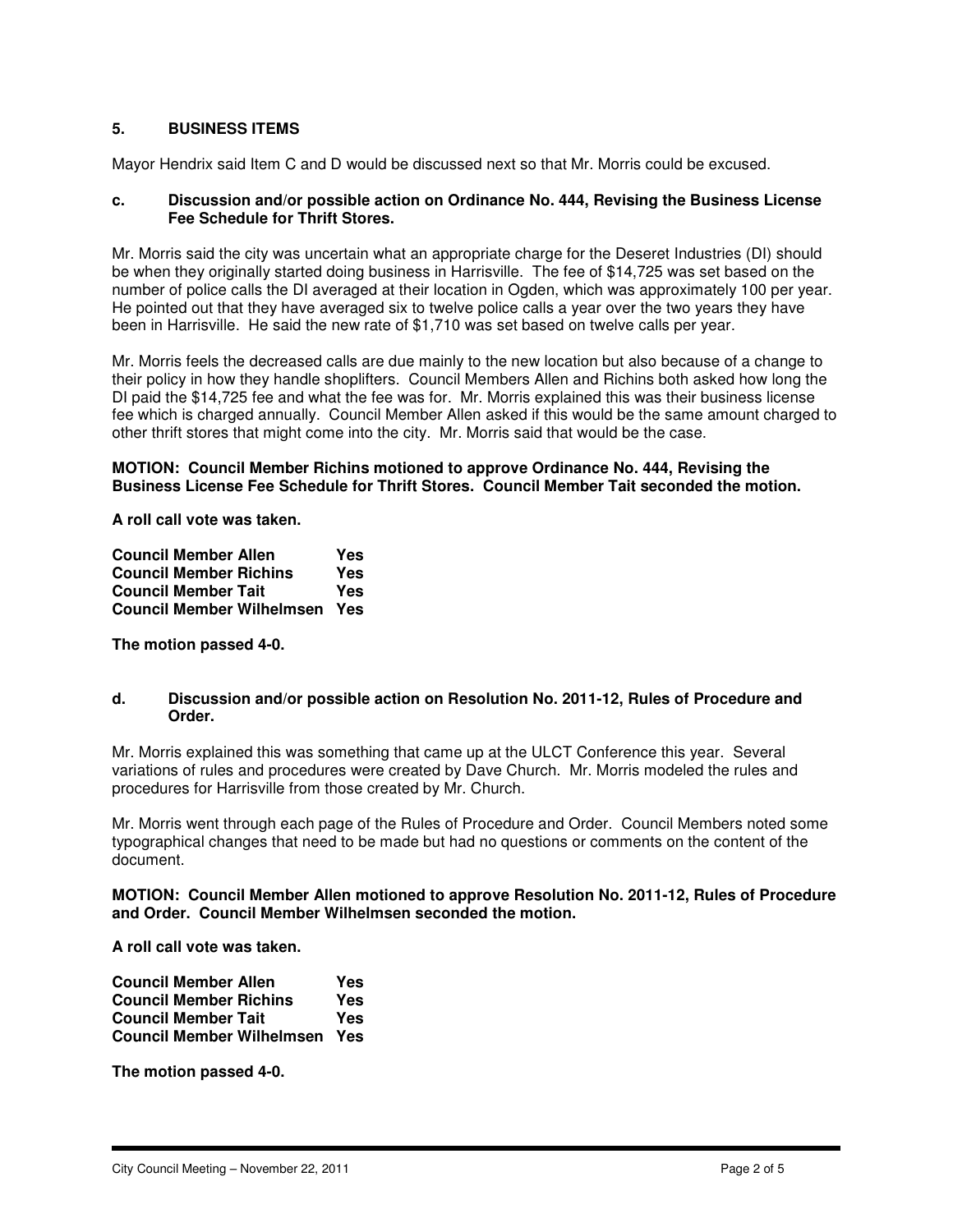# **b. Discussion and/or possible action to approve the Larsen Lane Widening Project.**

Gene Bingham discussed the congestion on the east end of Larsen Lane and referred to the master Transportation Plan. He said on a scale of A to F, UDOT has graded this section of road a F and noted that the traffic really stacks up from 3:00 to 6:00 p.m.

Mr. Bingham said staff has been pursuing the possibilities of widening this end of Larsen Lane and putting in an extra left turn lane. He pointed out there were some setbacks with Common Cents but they have now agreed to donate the right-of-way necessary. Mr. Bingham also mentioned the possibility of receiving funding through the Weber Council of Government but it would mean putting the project off for a year.

Kent Jones, City Engineer, gave an overview of why this project should be done. He reviewed the LTAP transportation impact study that was done in 2010 pointing out the average daily traffic on Larsen Lane is 13,000 vehicles a day. He mentioned that Larsen Lane is classified as a minor arterial which is important to qualify for funding. He talked about future traffic lights that will be put in by UDOT and explained the future plan to join Larsen Lane with 900 North. Mr. Jones recommended not joining Larsen Lane to 900 North because of the expense and the future commercial development of the Flying J property.

Mr. Jones reviewed the first phase of the Larsen Lane widening. He said UDOT will fund moving the traffic signal mast arm which will save money and added that UDOT supports this project and feels it is warranted. He also said this would require the city get additional right-of-way from Common Cents.

Mr. Jones reviewed the cost estimate and talked about the potential project contributors which include: UDOT to finance the traffic signal relocation, Common Cents to donate right-of-way, and Weber County Council of Government for grant funding. Mr. Jones gave his recommendation to widen the road and asked the Council to agree to move forward with the project, allow staff to complete the project construction design and bidding documents, acquire right-of-way from Common Cents, and apply for the .25% sales tax grant from Weber County. He said the grant would be awarded in June 2012 and would propose construction begin in 2013.

Mayor Hendrix asked if UDOT is willing to wait a year and still contribute to move the traffic signal. Mr. Jones felt they would but said the city should try and get the right-of-way from Common Cents immediately and have it recorded.

Council Member Tait asked why they were waiting until 2013 to start construction. Mr. Jones explained how the grant process worked and said the money would not be available until the first part of 2013 which is when the bidding process could begin. Mr. Jones talked about a backup plan if the city does not meet the criteria for the grant.

Council Member Wilhelmsen asked if the sales tax grant would apply to all of Larsen Lane. Gene Bingham said he thinks that it will and talked about all of the communities that are served by Larsen Lane. Mr. Bingham said he started applying for the transportation grants a year ago to help finish Larsen Lane after the widening is done. Council Member Wilhelmsen asked if it would be wider in the overall master plan. Mr. Jones said we could almost get five lanes if there is no parking on the side.

Council Member Richins referred to the "quick and inexpensive" solution in the Kent Jones memo and asked if the restriping could be done as an interim fix until the money is available. Mr. Jones agreed it would be good to do the restriping right now and then do the widening once the funding is available.

Council Member Wilhelmsen asked where the sidewalk fits in with the project. Mr. Jones showed a limited area that would have sidewalk adjacent to Common Cents and across from Common Cents. Council Member Allen asked how much right-of-way the city owns on Larsen Lane. Mr. Bingham said it is 66 feet total and explained how that works. He said Greenland Estates has dedicated some right-of-way but additional areas will need to be purchased.

Council Member Allen pointed out that many people on Larsen Lane do not want the road widened. He feels that most of the use on the road is not from Harrisville residents. Mr. Bingham explained that UDOT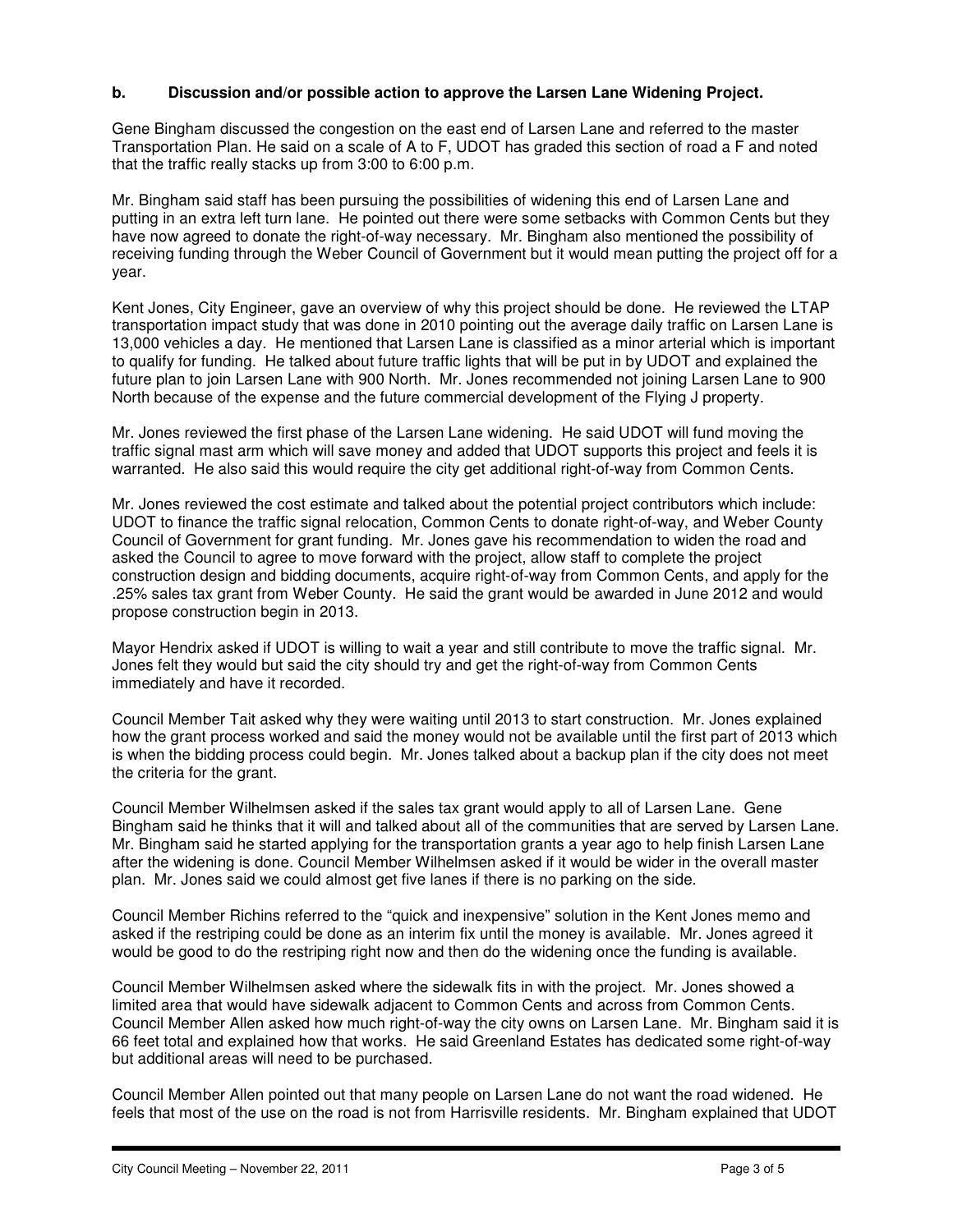gave the road to Harrisville 25 years ago and there was no planning done. He said there were problems with the road when they gave it to the city.

Kent Jones and Gene Bingham showed the Council a preliminary plan of the road widening and how it would impact the current residents. Mr. Jones pointed out how far each home was from the right-of-way. Council Member Richins asked about Wall Ave being continued through Harrisville and Mr. Jones said it has been taken off.

**MOTION: Council Member Richins motioned to approve the Larsen Lane widening project as outlined in the memo from Kent Jones dated October 13, 2011 including immediate restriping as a temporary improvement, getting the right-of-way acquisition documents, completing the construction design so it is ready for bid, and applying for a grant from Weber Area Council of Governments. Council Member Wilhelmsen seconded the motion. All Council Members voted aye. Motion passed.** 

# **5. PUBLIC COMMENTS**

Ruth Pearce, 295 E. 1150 N., made a recommendation that a barrier be put in on Washington Blvd near 1100 North. She also mentioned a problem on the other end of Larsen Lane regarding SPS putting in their extra driveway for a right hand turn onto Larsen lane. She said there are many nights when the large trucks from SPS come onto Larsen Lane and make a left hand turn blocking Larsen Lane to the drivers coming from Wall Avenue. She suggested this be addressed with SPS.

# **6. MAYOR/COUNCIL FOLLOW UP**

Mayor Hendrix said the main park is completed and everything looks nice. He said a grand opening will be put together next spring. Mr. Bingham said there are still some issues being worked out with the splash pad and the Weber County Health Department and mentioned the money saved by the work done by the Public Works Department.

Council Members discussed Heritage Days. Jennifer Morrell referred to the survey she compiled and received comments from Council Members on changes they wanted made. Ms. Morrell also gave feedback from staff members regarding future Heritage Days events including a "Harrisville's Got Talent" type event.

Mayor Hendrix reviewed the list of assignments for 2012 and pointed out that Council Member Wilhelmsen would be in charge with Paula Knighton as "second in command". He said that Council Member Elect Knighton would be in charge in 2013 and these two assignments would be rotated each year so that all Council Members would have the opportunity to oversee Heritage Days. Council Members discussed each of the responsibilities listed and made suggestions for improvement.

Council Member Wilhelmsen discussed how the budget could be monitored better. Ms. Morrell expressed some of the concerns from the auditors and suggested that the office staff be more involved with spending for Heritage Days. Council Member Wilhelmsen said there needed to be a better check and balance system. Ms. Morrell attempted to explain how the revenue and expenditures were budgeted separately. Council Member Wilhelmsen talked about some ideas for the budget and for getting volunteers.

Council Members clarified the dates for meetings in December and mentioned having the Council Retreat on the second meeting in January. Council Members discussed what they would like to see at the retreat including training on the new Rules of Procedure and Order, a discussion of Heritage Days, and setting goals for 2013.

# **7. ADJOURN**

Mayor Hendrix moved to adjourn at 8:58 p.m.